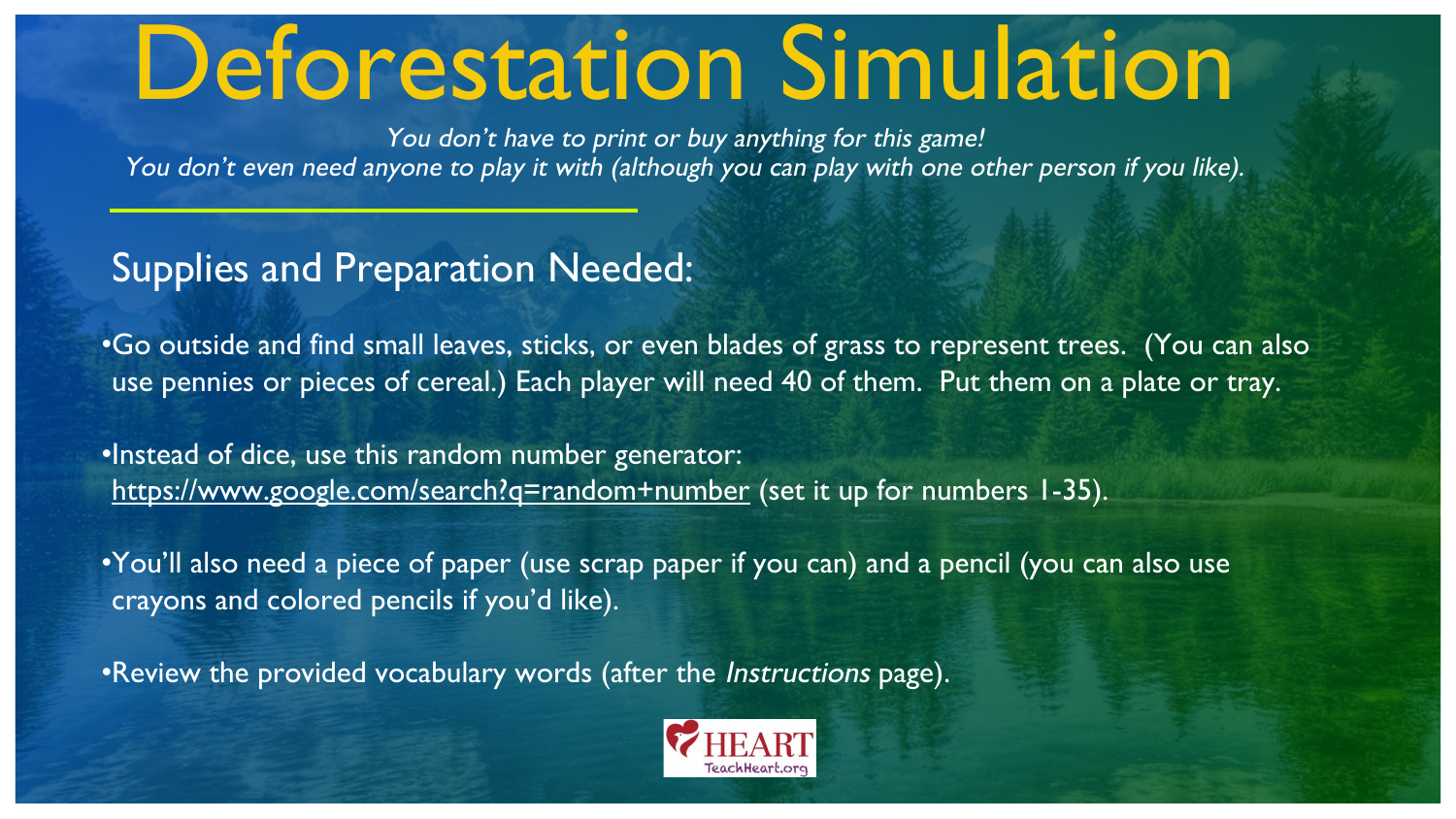#### **Instructions**

- 1. Start with 30 of your "trees" on a plate or tray. This is your forest. Leave the other 10 "trees" in a pile to the side.
- 2. Each player takes turns selecting a random number (using [the number generator](https://www.google.com/search?q=random+number)).
- 3. Look at the Deforestation Simulation Chart to find the number you generated. The number determines what you do each turn. Every time your forest loses a tree, you remove a stick, leaf, or twig and add it to the pile of  $\lq\lq$  trees" on the side. When it says "Leave the trees alone" do not do anything to your "forest." If you are  $\lq$ asked to "add a tree" take the new trees from the pile on the side.
- 4. If you are playing alone, take 20 turns. If playing with a partner, each person can take 15 turns.
- 5. Pay attention to the actions that help our forests and those that hurt our forests. Think about the choices you can make to help forests today!

**Disclaimer:** Please note that this game is a simulation intended to demonstrate some of the reasons that trees are lost and some of the ways that trees can be protected. It is not a real representation of how many trees are actually lost or saved by each action, nor is it a scientific representation of the implications that deforestation has on animal species or carbon dioxide levels. However, the activity does highlight actual reasons trees are lost, actual ways trees can be protected, and the fact that saving trees helps animals and reduces the amount of carbon dioxide in the atmosphere.

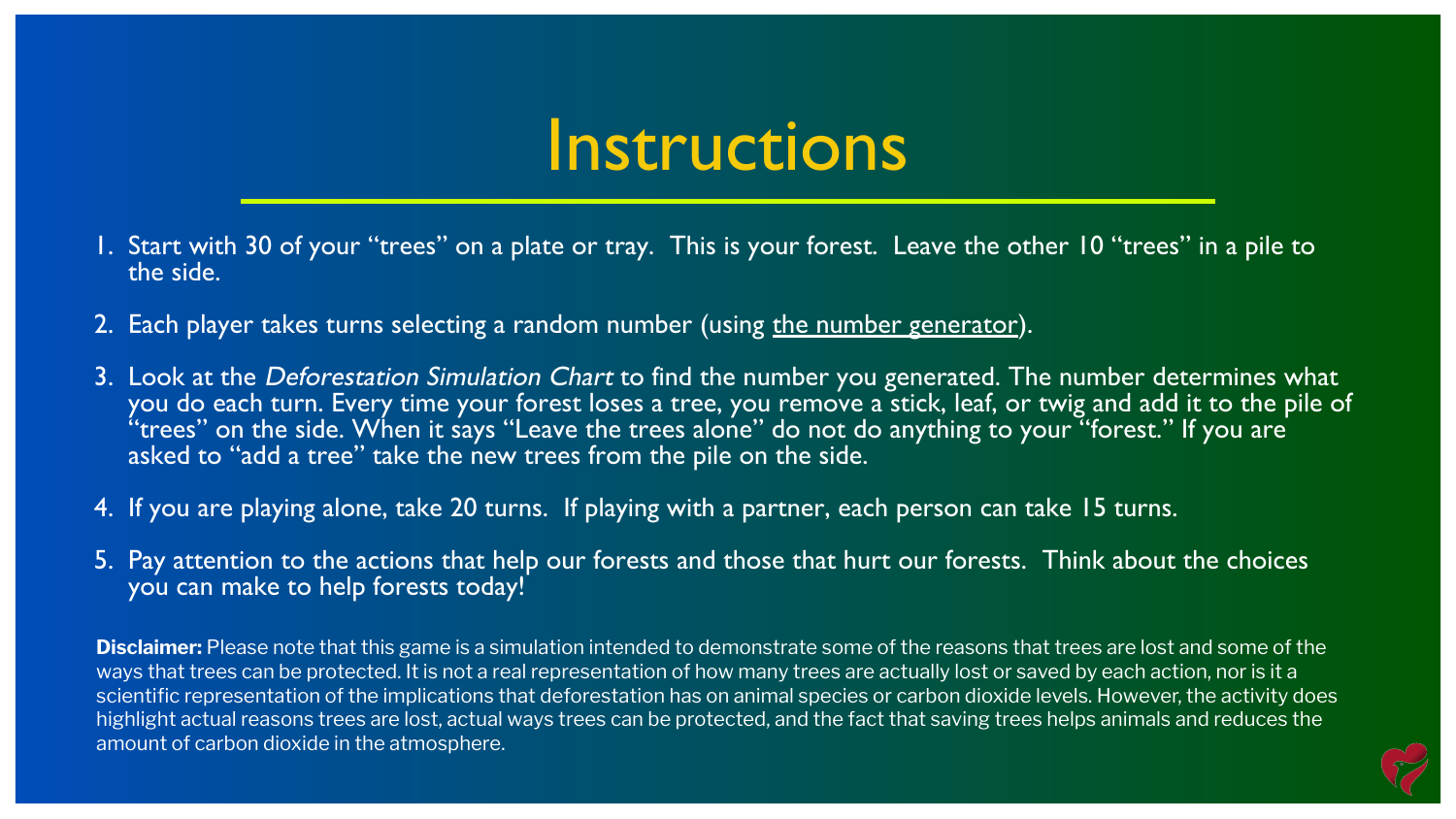## Vocabulary Words

- **Atmosphere** the layer of gas that surrounds planets, stars, and moons; For example, the atmosphere of the Earth consists of several different gases, including oxygen.
- Carbon dioxide (CO2) a <u>[chemical](https://kids.britannica.com/kids/article/chemical-element/352942) compound</u> that is usually in the form of a gas; It is released into the atmosphere through and the strough and the strough and the strough and the strough and the strough and that is us natural processes such as volcano eruptions. Unfortunately, it is also released into the atmosphere through human activities such as deforestation and animal agriculture. People have increased the amount of CO2 in the atmosphere by so much that it is one of the reasons heat is being trapped on the Earth, which is causing climate change.
- **• Deforestation**  when people clear, or cut-down, a large area filled with many trees.
- **• Ecosystem** all the living beings and the nonliving things within a certain area.
- **Habitat** the home of a plant or animal; A healthy and appropriate habitat can provide for all of a plant or animal's needs including food, water, shelter, and space.
- Sustainable when people interact with the Earth in a way that ensures there will be enough resources for the needs of people and other animals for future generations**;** For example, everyone on Earth depends on water to live and there is a finite amount of drinkable water available. People need to keep the water clean and accessible so that there is enough water for everyone on Earth to live now and in the future.
- **• Wildfire** an unplanned and uncontrolled fire that burns in a [forest](https://kids.britannica.com/kids/article/forest/390614), [grassland](https://kids.britannica.com/kids/article/grassland/346127), or other wildland; 90% (9 out of 10) of wildfires are started by people and could have been prevented. 10% of wildfires happen because of natural causes, such as lightning striking.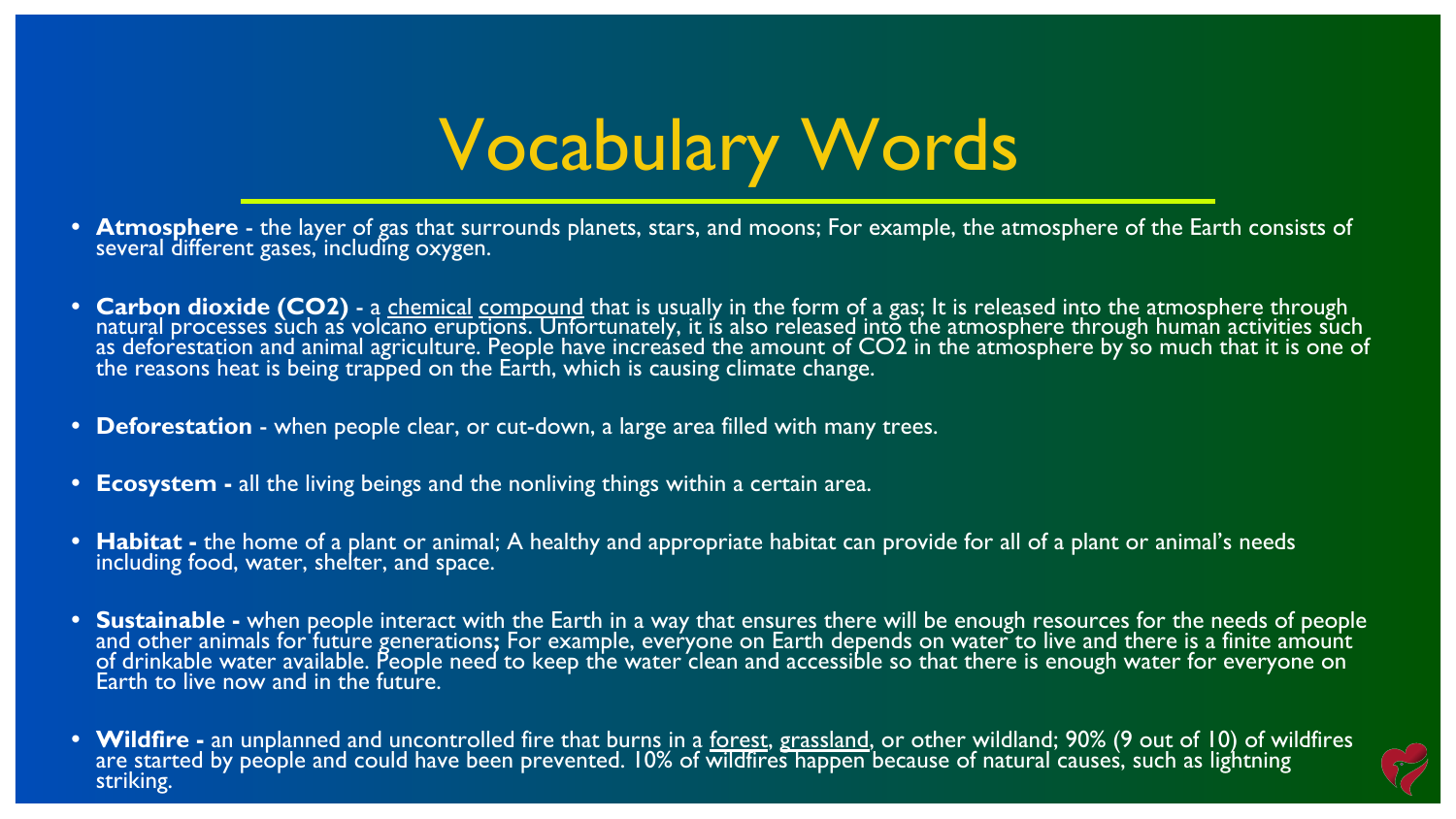|                           | <b>Deforestation Simulation Chart</b>                                                                                    |
|---------------------------|--------------------------------------------------------------------------------------------------------------------------|
| $\vert 1 \vert$           | Trees are cut down for grazing land for cows raised for hamburgers. Take down three trees.                               |
| $\overline{\mathbf{2}}$   | Trees are cut down and used to make paper. Take down two trees.                                                          |
| $\overline{\overline{3}}$ | Loggers use sustainable forestry practices and replant many trees. Add a tree.                                           |
| 4                         | A farmer decides to plant the crops inside the forest without clearing the trees. Leave the trees alone!                 |
| 5                         | Trees are cut down and used for firewood to heat homes and food. Take down a tree.                                       |
| 6                         | The trees are cleared to make space for a new hotel. Take down two trees.                                                |
| $\overline{7}$            | The trees are cut down and used for firewood which is used for cooking. Take down a tree.                                |
| 8                         | A family buys their kitchen table from a garage sale. Leave the trees alone!                                             |
| $\vert 9 \vert$           | A family gets tired of their furniture. They throw it away and buy all new furniture. Take down a tree.                  |
| <b>10</b>                 | A company chooses to use palm oil in their cookies. Take down two trees.                                                 |
| 11                        | The government changes laws to stop people from cutting down parts of the forest. Take down two trees.                   |
| <b>12</b>                 | Many people are using recycled paper, so not as many trees need to be cut down. Leave the trees alone!                   |
| 13                        | Illegal loggers cut down some trees. Take down two trees.                                                                |
| 14                        | People cancel their junk mail and don't waste trees for paper that will be thrown away. Leave the trees alone!           |
| 15                        | The trees are cleared to make room for new roads. Take down a tree.                                                      |
| <b>16</b>                 | The trees are cleared so that a farmer can plant more crops. Take down a tree.                                           |
| 17                        | The trees are burnt because of a wildfire. Take down three trees.                                                        |
| <b>18</b>                 | Local people stand up and defend a local forest, forcing land developers to use land that is not currently occupied by a |
|                           | forest. Leave the trees alone!                                                                                           |
| <b>19</b>                 | A nonprofit buys a forest and protects it (doesn't allow anyone to cut down any trees.) Leave the trees alone and add a  |
|                           | tree!                                                                                                                    |

 $\widetilde{r}$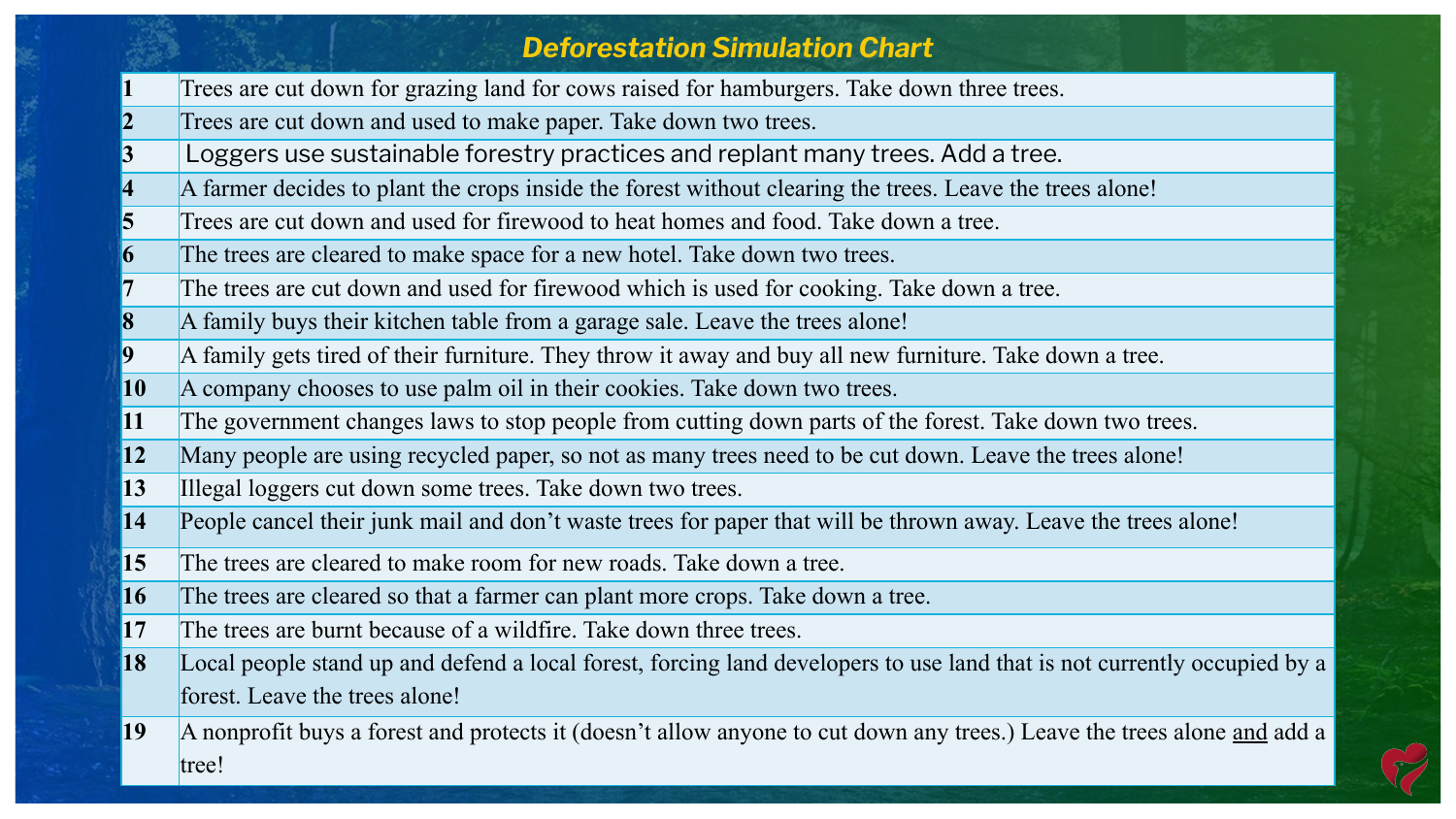|    | <b>Deforestation Simulation Chart</b>                                                                                                               |
|----|-----------------------------------------------------------------------------------------------------------------------------------------------------|
| 20 | People are using email more and using recycled paper for writing letters. Leave the trees alone!                                                    |
| 21 | The trees are cleared to make room for a diamond mine. Take down a tree.                                                                            |
| 22 | People are eating less beef, so farmers are using less land to let their cattle graze. Leave the trees alone!                                       |
| 23 | People are building brand new homes (using wood from the forests) instead of fixing up old houses. Take down 2 trees.                               |
| 24 | Kids speak out for the trees and companies and adults start to pay attention. Leave the trees alone!                                                |
| 25 | Companies stop using so much paper and cardboard for packaging. Leave the trees alone!                                                              |
| 26 | People are buying less "stuff" so fewer trees are cut for furniture, paper, and packaging. Leave the trees alone!                                   |
| 27 | The trees are cut down and used for wood to make paper. Take down two trees.                                                                        |
| 28 | The trees are cut down and used for wood to build houses. Take down two trees.                                                                      |
| 29 | The trees are destroyed because of damage caused by a war. Take down two trees.                                                                     |
| 30 | The trees are cleared to make room for a golf course. Take down two trees.                                                                          |
| 31 | The trees are cleared to make room to mine for materials to make cell phones. Take down a tree.                                                     |
| 32 | The trees are cleared to make space for a new village. Take down two trees.                                                                         |
| 33 | A group of students plant trees all over their community. Add two trees!                                                                            |
| 34 | A nonprofit works to plant trees all over the world. Add three trees!                                                                               |
| 35 | A city decides to not allow trees to be cut in their community for new homes but instead fixes up older homes for<br>people. Leave the trees alone! |

 $\overrightarrow{C}$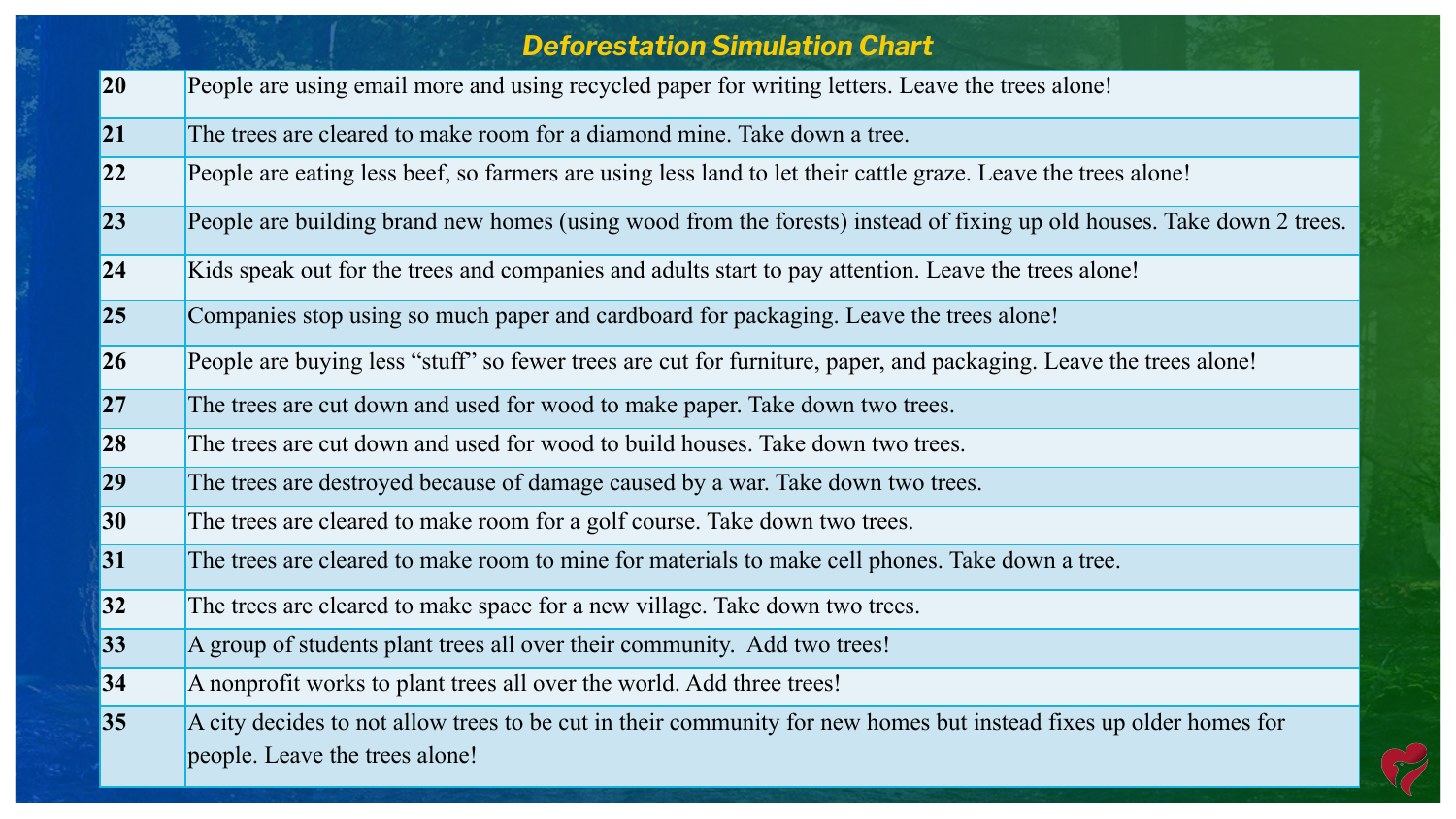### Time to Draw!

Check out the chart on the next page to see how to determine the amount of pollution and the number of animals in your forest.

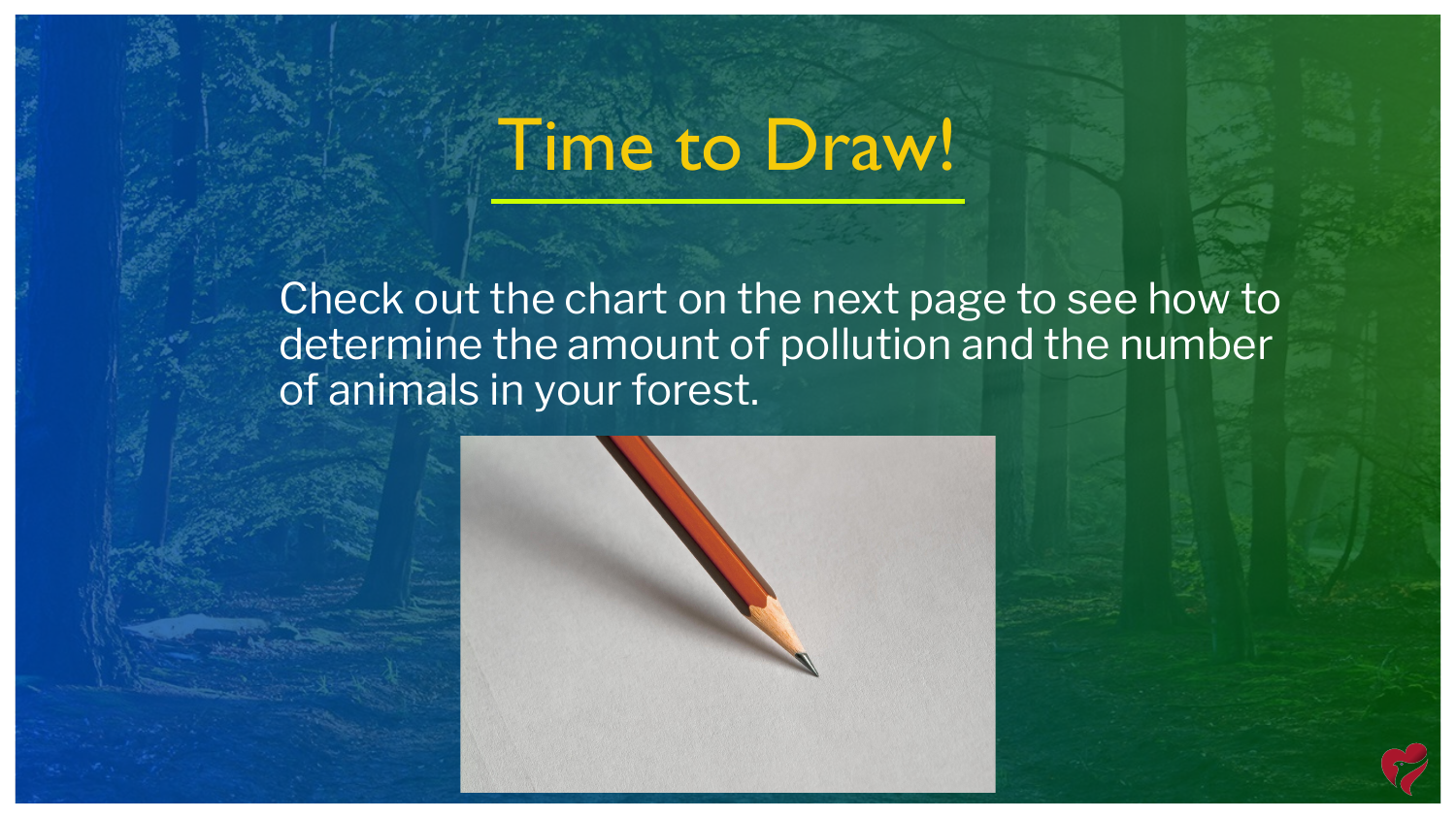#### Count how many trees remain in your forest.

| <b>Remaining</b><br><b>Trees</b> | <b>Consequences For Your Forest</b>                                                                                                                                                                                             |
|----------------------------------|---------------------------------------------------------------------------------------------------------------------------------------------------------------------------------------------------------------------------------|
| 1-5 trees                        | Your forest's ecosystem has collapsed. There are very few animals left because they have lost their habitat<br>and there is a lot more carbon dioxide is in the atmosphere because so few trees exist to absorb it.             |
|                                  | Draw your remaining trees and 3 animals and 5 clouds of carbon dioxide.                                                                                                                                                         |
| $6 - 15$ trees                   | Your forest is on the brink of collapse and will probably only last a few more years. This means that there<br>are far fewer animals. There is more carbon dioxide in the atmosphere because fewer trees exist to absorb<br>it. |
|                                  | Draw your remaining trees, 8 animals, and 4 clouds of carbon dioxide.                                                                                                                                                           |
| 16-25 trees                      | Your forest is shrinking. There are fewer species but still your forest is a home to animals. Your forest is<br>still absorbing some carbon dioxide from the atmosphere but not nearly as much as it used to.                   |
|                                  | Draw your remaining trees, 12 animals, and 3 clouds of carbon dioxide.                                                                                                                                                          |
| 26-40 trees                      | Your forest is sustainable and shows no sign of collapsing. The animals are thriving and your trees are<br>breathing in a large amount of the carbon dioxide in the atmosphere.                                                 |
|                                  | Draw your remaining trees, 15 animals of all different species, and 2 clouds of carbon dioxide.                                                                                                                                 |